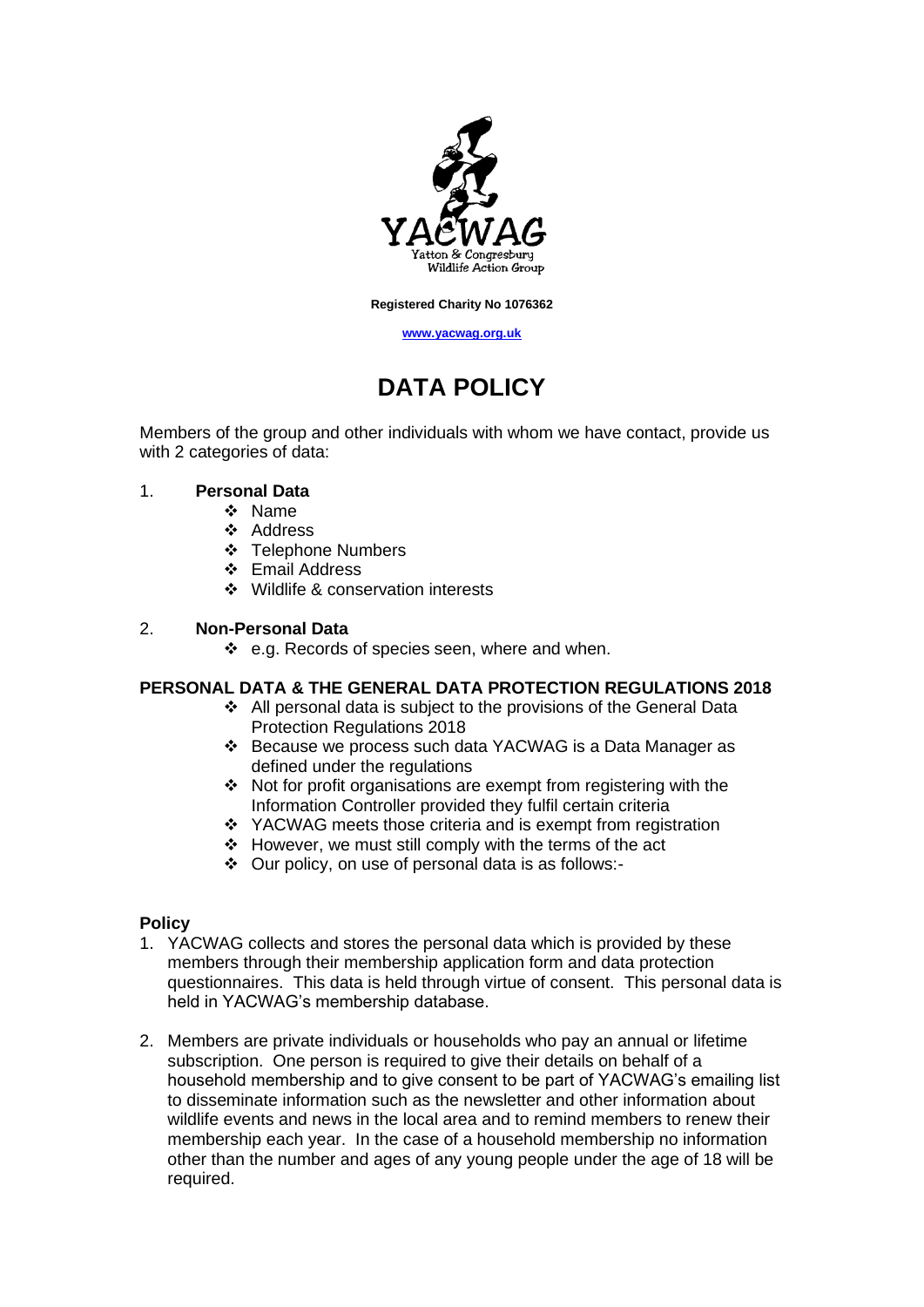- 3. Other individuals' details are held by the YACWAG but this is only information publicly available as advertised by the individual for the purpose of contacting them e.g. local MPs and District Councillors and contractors.
- 4. From April 2018 members have been asked to specifically agree that their data can be used for the following purposes:
	- ❖ Collection of subscriptions
	- ❖ Maintaining records of membership, attendance etc.
	- ❖ Mailing newsletters, events programmes and other relevant information
	- ❖ Making contact to discuss YACWAG activities or business where appropriate.
	- ❖ Claiming Gift Aid from the Inland Revenue
- 5. YACWAG will not make the personal data available to any other organisation and only to the individual members as described below.
- 6. The membership database will be made available to members of the Management Team for the purpose of administration as described in 4. All Committee members who have access to membership information (Data Processors) have signed a Data Processing agreement designed to keep members' personal data secure and to ensure that it is only used for the purposes that members consented to.
- 7. Personal data relating to members may be made available to other officers/volunteers of the group who are involved in organising or leading YACWAG activities for the purpose of administration as described in 4 upon signature of the Data Processing Agreement.
- 8. Personal data will only be retained as long as it is relevant to administration as described in 4 above.
- 9. Individuals whose personal data is held on the YACWAG membership database are entitled to make a 'subject access request' to find out what information YACWAG is holding about them without charge. All subject access requests can be made to the Membership Secretary in writing, including by email at any time. These requests will be dealt with in a timely manner and within 20 working days.
- 10. All individuals including YACWAG's members have the right to withdraw their consent to be contacted by YACWAG or have their data used in line with point 4 above at any time. All emails and other communications from YACWAG will contain a message stating that if the recipient no longer wants to receive emails from YACWAG then they should contact the Membership Secretary.

# **NON-PERSONAL DATA**

Non-Personal data is subject to the Environmental Information Regulations 2004.

# **Policy**

1. Unless otherwise stated by the provider, where an individual or organisation provides YACWAG with a copy of data which they have collected, or collated, then the copy of such data shall be the property of YACWAG. The original data shall remain the property of the provider.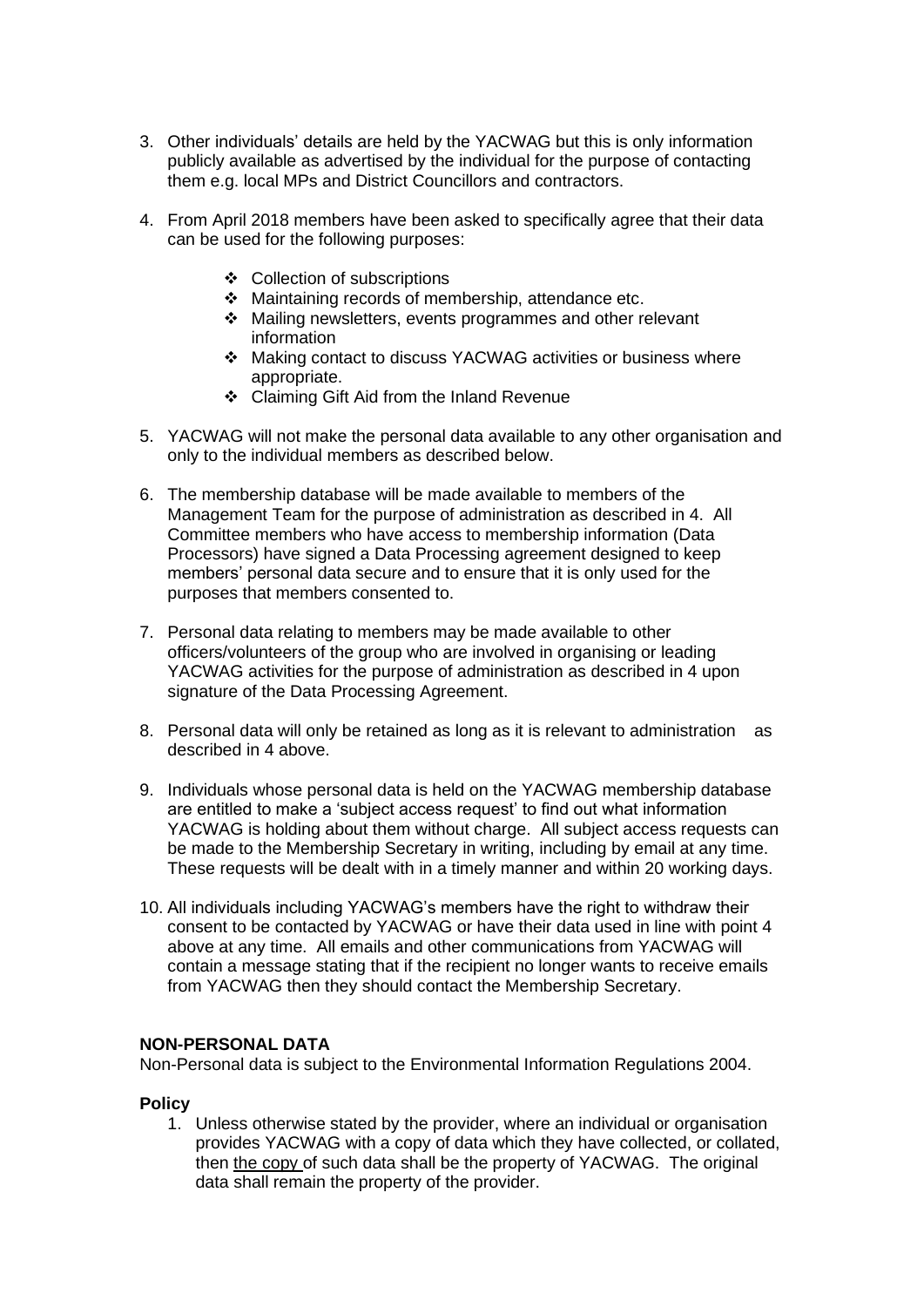- 2. Such data shall form part of the YACWAG central database.
- 3. We may make data from our central database available to such members of the Group, or to such external agencies as the Management Team or their delegates think appropriate, provided that the reason it is required is in line with our Group Objects and provided it is to be used for legitimate purposes that will benefit wildlife.
- 4. Where YACWAG makes such data available to external agencies we will exclude any personal data in order to comply with the General Data Protection Regulations.
- 5. Where YACWAG makes data available to external agencies we will advise them that the data has joint copyright with the original recorder and the agreement of both will be needed if they intend to publish the data.

Approved: 12<sup>th</sup> January 2022 Next Review: 2025